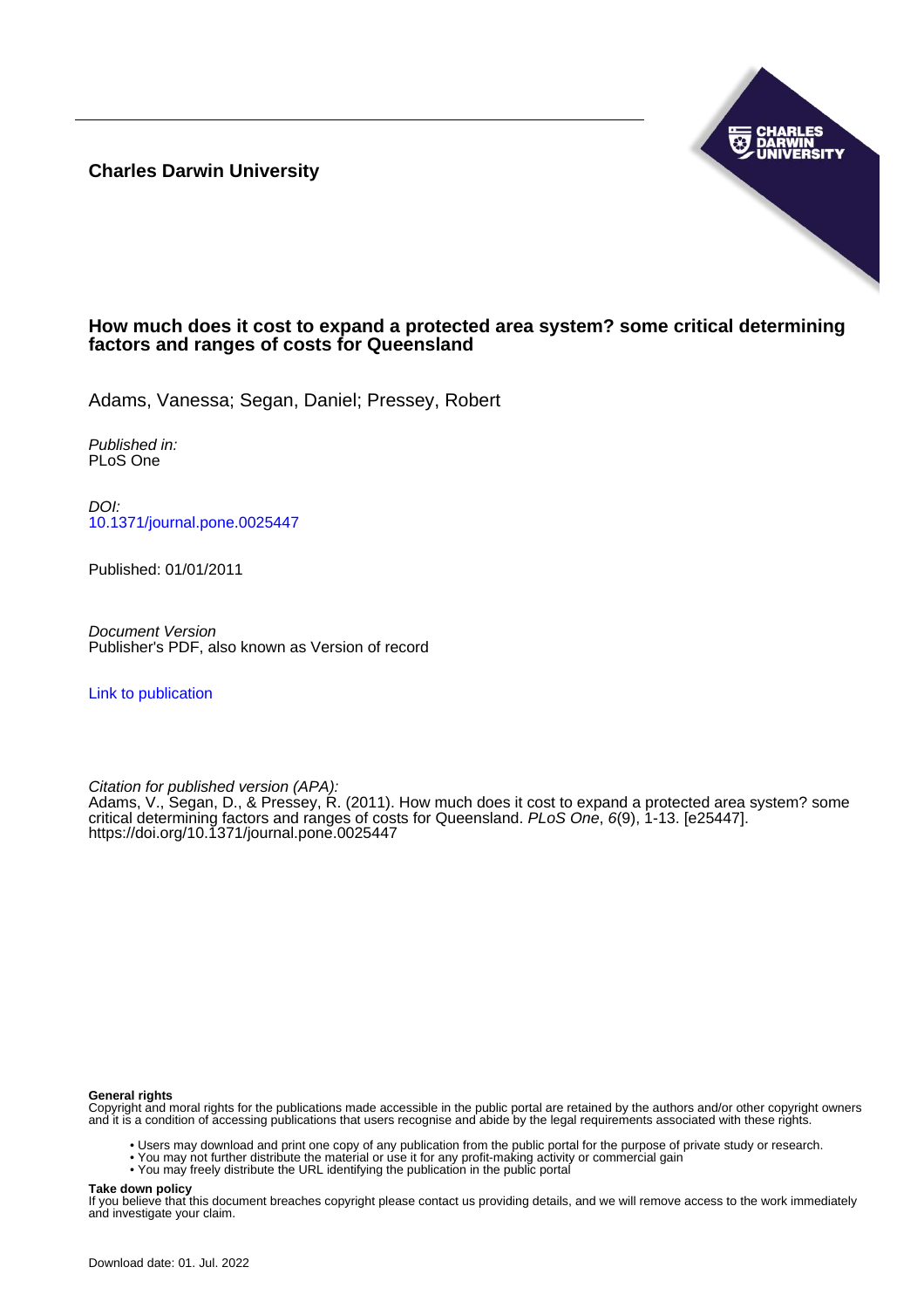# How Much Does it Cost to Expand a Protected Area System? Some Critical Determining Factors and Ranges of Costs for Queensland

# Vanessa M. Adams<sup>1</sup>\*, Daniel B. Segan<sup>2</sup>, Robert L. Pressey<sup>1</sup>

1 Australian Research Council Centre of Excellence for Coral Reef Studies, James Cook University, Townsville, Australia, 2 School of Biological Sciences, The University Of Queensland, St Lucia, Australia

# Abstract

Many governments have recently gone on record promising large-scale expansions of protected areas to meet global commitments such as the Convention on Biological Diversity. As systems of protected areas are expanded to be more comprehensive, they are more likely to be implemented if planners have realistic budget estimates so that appropriate funding can be requested. Estimating financial budgets a priori must acknowledge the inherent uncertainties and assumptions associated with key parameters, so planners should recognize these uncertainties by estimating ranges of potential costs. We explore the challenge of budgeting a priori for protected area expansion in the face of uncertainty, specifically considering the future expansion of protected areas in Queensland, Australia. The government has committed to adding  $\sim$ 12 million ha to the reserve system, bringing the total area protected to 20 million ha by 2020. We used Marxan to estimate the costs of potential reserve designs with data on actual land value, market value, transaction costs, and land tenure. With scenarios, we explored three sources of budget variability: size of biodiversity objectives; subdivision of properties; and legal acquisition routes varying with tenure. Depending on the assumptions made, our budget estimates ranged from \$214 million to \$2.9 billion. Estimates were most sensitive to assumptions made about legal acquisition routes for leasehold land. Unexpected costs (costs encountered by planners when real-world costs deviate from assumed costs) responded non-linearly to inability to subdivide and percentage purchase of private land. A financially conservative approach - one that safeguards against large cost increases while allowing for potential financial windfalls - would involve less optimistic assumptions about acquisition and subdivision to allow Marxan to avoid expensive properties where possible while meeting conservation objectives. We demonstrate how a rigorous analysis can inform discussions about the expansion of systems of protected areas, including the identification of factors that influence budget variability.

Citation: Adams VM, Segan DB, Pressey RL (2011) How Much Does it Cost to Expand a Protected Area System? Some Critical Determining Factors and Ranges of Costs for Queensland. PLoS ONE 6(9): e25447. doi:10.1371/journal.pone.0025447

Editor: Matt Hayward, Australian Wildlife Conservancy, Australia

Received July 14, 2011; Accepted September 5, 2011; Published September 28, 2011

Copyright: © 2011 Adams et al. This is an open-access article distributed under the terms of the Creative Commons Attribution License, which permits unrestricted use, distribution, and reproduction in any medium, provided the original author and source are credited.

Funding: These authors have no support or funding to report.

Competing Interests: The authors have declared that no competing interests exist.

\* E-mail: vanessa.adams@jcu.edu.au

# Introduction

International mandates such as the Convention on Biological Diversity (CBD) have become prominent in debates about extending protected areas [1]. Countries that sign the CBD commit to effectively protecting a portion of all their ecosystems. A recent study assessed progress towards the goal of protecting 10% of each ecoregion by 2010 and found that half of the world's ecoregions had not met this target [2]. Around the Conference of the Parties 2010, there have been notable political promises for expanded protected areas. For example, in 2008, the Democratic Republic of Congo announced it would double its protected area extent to 30 million ha [3]. More recently, the European Union promised to protect at least 20% of land by 2020, also doubling its current protected area estate [4]. Unfortunately there is often a gap between political promises and the actual funding available to achieve them. This could reflect the pervasive underfunding of conservation activities globally [5]. However, the shortfall in funding could also derive from the lack of comprehensive financial estimates of large-scale expansions of protected areas.

Constraints on funding for conservation have motivated global financial analyses to estimate the costs of conservation commitments [6,7]. However, these have rarely been complemented by fine-scale estimates of the spatially variable conservation costs based on mapping of the ecosystems or other features that should be represented [8,9]. Many planning studies have demonstrated that conservation objectives can be met more cheaply with data on spatially variable costs. However, these studies rely on many untested assumptions about factors influencing cost estimates. For example some studies apply global scale estimates to local scale problems [10,11] or assume acquisition of only native vegetation within properties [10,12]. To estimate the actual costs of expanding protected areas, planners must move beyond single estimates based on dubious assumptions. Several frameworks for considering uncertainty, both ecological and financial, have been proposed [13,14] and the uncertainty of cost estimates associated with specific conservation actions has been assessed [15,16]. However, there has been no systematic exploration of the uncertainties associated with estimating the cost of expanding protected areas.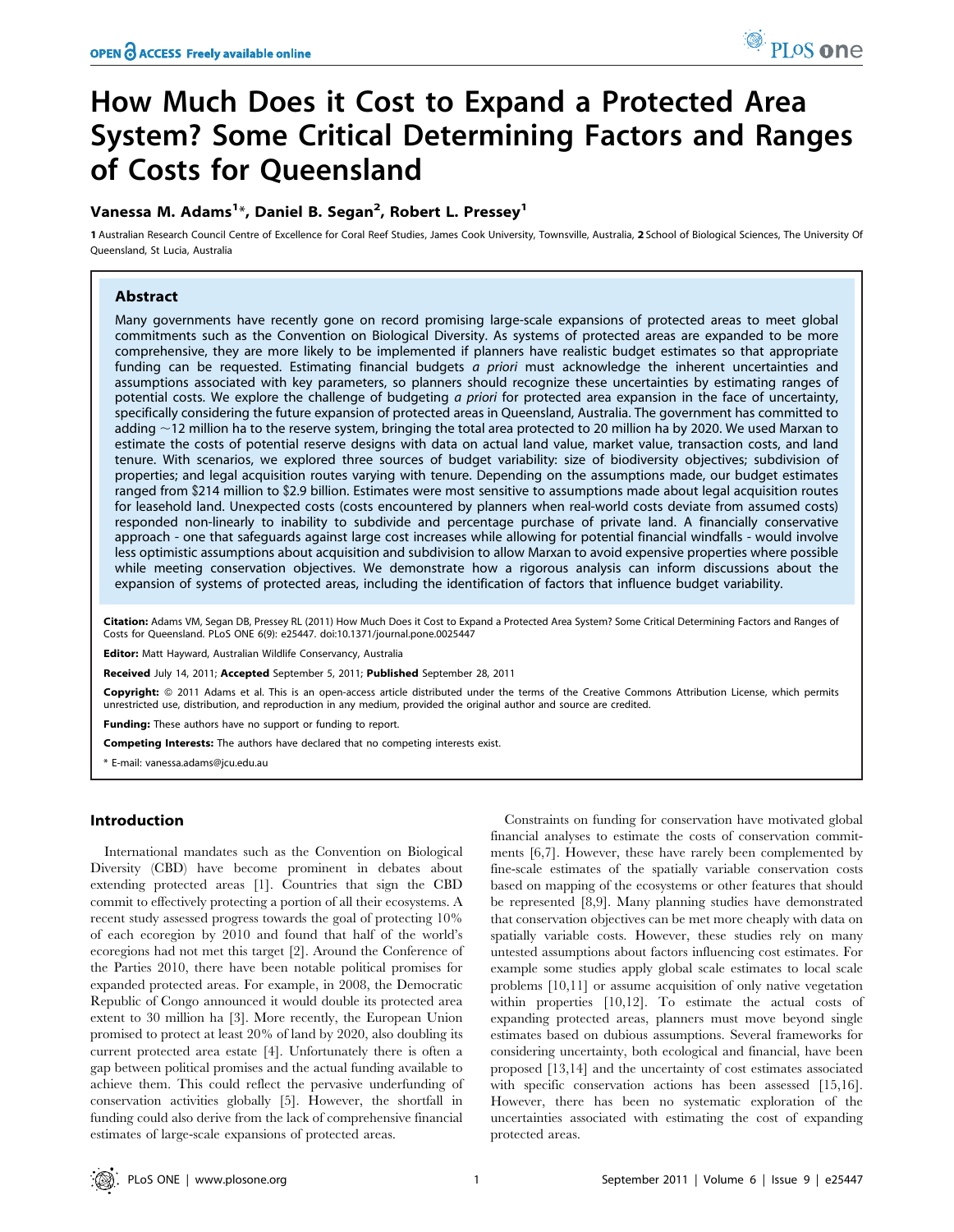We identified ten factors likely to affect the cost of expanding protected areas (Table 1). Some of these relate to biological variables and are relatively well understood; but socio-political factors are also likely to be important determinants of costs. This study examines how three socio-political factors affect the expected cost of expanding protected areas in Queensland, Australia (Figure 1).

In 2008, the Queensland government promised to add  $\sim$ 12 million ha to the network of protected areas, 4 million ha of which would be acquired for national parks, bringing the total estate to 20 million ha by 2020 [17]. There is flexibility in how this promise could be fulfilled, and different approaches will have different financial implications. The current 7.6 million ha of national parks were acquired over 100 years. The promised expansion therefore represents an unprecedented rate of addition of protected areas.

 $\overline{\phantom{a}}$ 

The primary objective of our study was to conduct a financial analysis of how much it will cost to expand the Queensland protected area estate, accounting for uncertainties around assumptions that make a range of potential costs more useful than a single figure. We therefore used a sensitivity analysis to examine two aspects of uncertainty in financial estimates: 1. the possible range of financial budgets required, depending on different assumptions made, termed "expected costs" and 2. the possible "unexpected costs" given departures from assumptions in the face of real-world constraints. We focused our study on three factors: the size of biodiversity objectives; willingness to subdivide properties; and legal acquisition routes dependent on tenure (Table 2). We selected these factors to reflect socio-economic assumptions that involve considerable uncertainty in the expansion of protected areas in Queensland.

| <b>Factor</b>                                                                            | <b>Notes</b>                                                                                                                                                                                                                                                                                                                                                                                          | <b>References</b>                                                                                                                                                 |
|------------------------------------------------------------------------------------------|-------------------------------------------------------------------------------------------------------------------------------------------------------------------------------------------------------------------------------------------------------------------------------------------------------------------------------------------------------------------------------------------------------|-------------------------------------------------------------------------------------------------------------------------------------------------------------------|
| Amount of biodiversity data                                                              | More complex data increase the total extent of conservation<br>areas required to achieve conservation objectives because of<br>imperfect spatial correlations between features.                                                                                                                                                                                                                       | $[24, 27, 36, 45]$ *                                                                                                                                              |
| Rarity and nestedness of species occurrences                                             | Higher rarity of species (less spatial co-occurrence of species)<br>increases the total extent of conservation areas required to<br>represent them. Higher nestedness of species (more spatial co-<br>occurrence of species) reduces the total extent of conservation<br>areas required to represent them.                                                                                            | $[45, 46]$ *                                                                                                                                                      |
| Size of biodiversity objectives                                                          | Larger conservation objectives for features such as species<br>and vegetation types increase the total extent and total<br>cost of conservation areas needed to achieve them.                                                                                                                                                                                                                         | $[26,27]$ * [47]                                                                                                                                                  |
| Size of planning units (considered with<br>landholder willingness to subdivide property) | Smaller planning units require smaller total extents of<br>conservation areas to achieve the same conservation<br>objectives because they lead to less over-representation<br>of objectives.                                                                                                                                                                                                          | $[25, 45]$ *                                                                                                                                                      |
| Spatial variability in costs of planning units                                           | Efficiency gains of including costs in the planning process are<br>strongly related to the relative variability of conservation costs.                                                                                                                                                                                                                                                                | $[46]$ * $[47,48]$                                                                                                                                                |
| Spatial correlation between biodiversity values<br>and costs                             | Efficiency gains of including costs in the planning process are<br>strongly related to the correlation between conservation costs<br>and benefits.                                                                                                                                                                                                                                                    | [47, 48, 49]                                                                                                                                                      |
| Connectivity of conservation areas                                                       | Grouping planning units so that they achieve objectives<br>for connectivity (e.g. compactness, alignment to provide<br>movement corridors) increases the total extent of<br>conservation areas required to achieve other conservation<br>objectives such as representation of species and vegetation<br>types.                                                                                        | [50, 51]                                                                                                                                                          |
| Uncertainty about establishment costs of individual<br>planning units                    | The actual establishment costs (e.g. opportunity or<br>acquisition costs) of all planning units are seldom or never<br>known with certainty, particularly across large regions.<br>Typically, these costs must be estimated with surrogates<br>(e.g. agricultural potential) or modeled from a limited<br>number of data points (e.g. sales prices).                                                  | No studies have explicitly considered<br>uncertainty of cost estimates, but several<br>studies have developed frameworks for<br>considering uncertainties [13,14] |
| Legal acquisition routes for protection of<br>different tenures                          | Depending on the tenure of land parcels, different legal routes<br>are probably available for placing the parcel under protection<br>(e.g. conservation easement or nature reserve programs for<br>freehold land; stewardship requirements and payment<br>programs for leasehold land). The total costs of achieving<br>conservation objectives will vary strongly between different<br>legal routes. | $[22]$                                                                                                                                                            |
| Landholder willingness                                                                   | Landholders vary in their inclination to engage with<br>conservation organizations. Issues include willingness to sell,<br>willingness to negotiate portions of properties to be sold<br>(i.e. willingness to subdivide property for sale), and willingness<br>to participate in nature refuge or conservation management<br>programs.                                                                | [22,52]                                                                                                                                                           |

The three factors considered directly in this study are shaded and bold. Factors in italics were considered indirectly through legal acquisition routes and subdivision of properties. Studies with asterisks estimated the effects on establishment costs as the number and/or total extent of conservation areas, which are likely to translate into effects on financial costs in all or most regions.

doi:10.1371/journal.pone.0025447.t001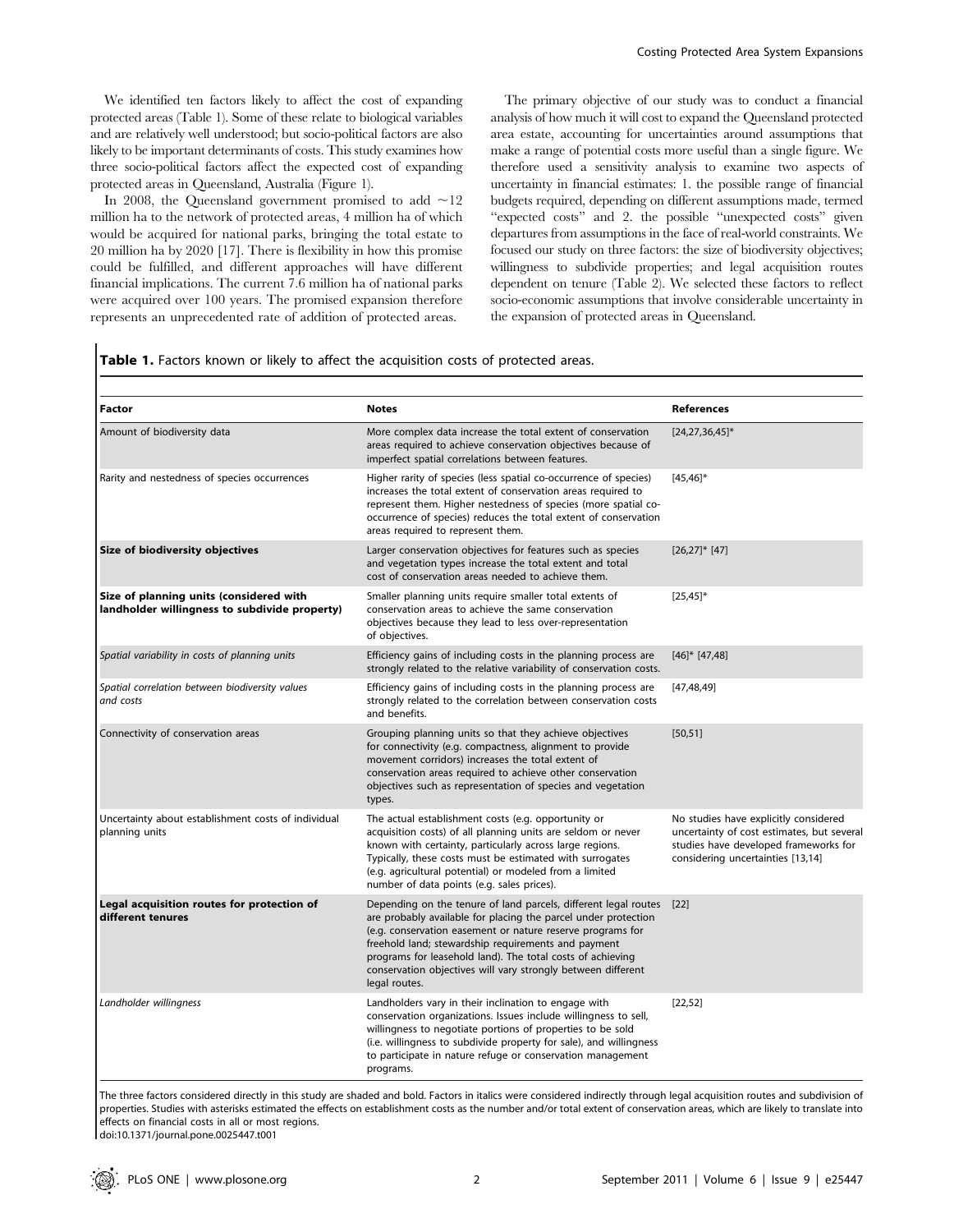



We used sensitivity analysis because the promised rate of expansion of the protected area estate is unprecedented and not reflective of previous acquisitions. It was therefore not possible to derive accurate financial estimates from historic data. Historically, parks have not been located strategically, but rather in response to political imperatives, such as the Wet Tropics World Heritage Area, or based on ad hoc responses to availability of land and lengthy negotiations with landholders. Furthermore, future expansion of protected areas in Queensland will involve recent legal initiatives with uncertain applications. One of these initiatives is the Nature Refuge program which allows landholders to voluntarily place portions of their properties under conservation covenants. The covenants are attached to land titles in perpetuity, stipulate nature conservation as the primary use and constitute IUCN category VI protected areas. Nature refuges therefore contribute to the national reserve system and to meeting global commitments such as the CBD. However, NatureAssist, which involves competitive bidding by landholders to support management of Nature Refuges, provided its first round of funding only in 2007. It is unclear whether the last 5 years of funding will reflect future funding, or whether this will be sufficient incentive to engage many more landholders. A second recent legal initiative is the Delbessie Agreement, legislated in the last 5 years and untested in implementation. The Delbessie Agreement is a framework of legislation, policies and guidelines supporting the environmentally sustainable, productive use of rural leasehold land for [18]. The lessees with properties identified as having conservation value can enter into a Nature Refuge agreement and be rewarded with a 10 year lease extension. Alternatively, they can elect to have their properties acquired. The percentage of lessees choosing either option is very difficult to estimate. Given the Government's commitment to a rapid expansion of protected areas in Queensland and these two relatively untried legal instruments, we set out to explore the effects on costs of uncertainties around several influential variables.

#### Results

For each of our 200 scenarios we used Marxan [19] to select properties to meet our conservation objectives and calculated the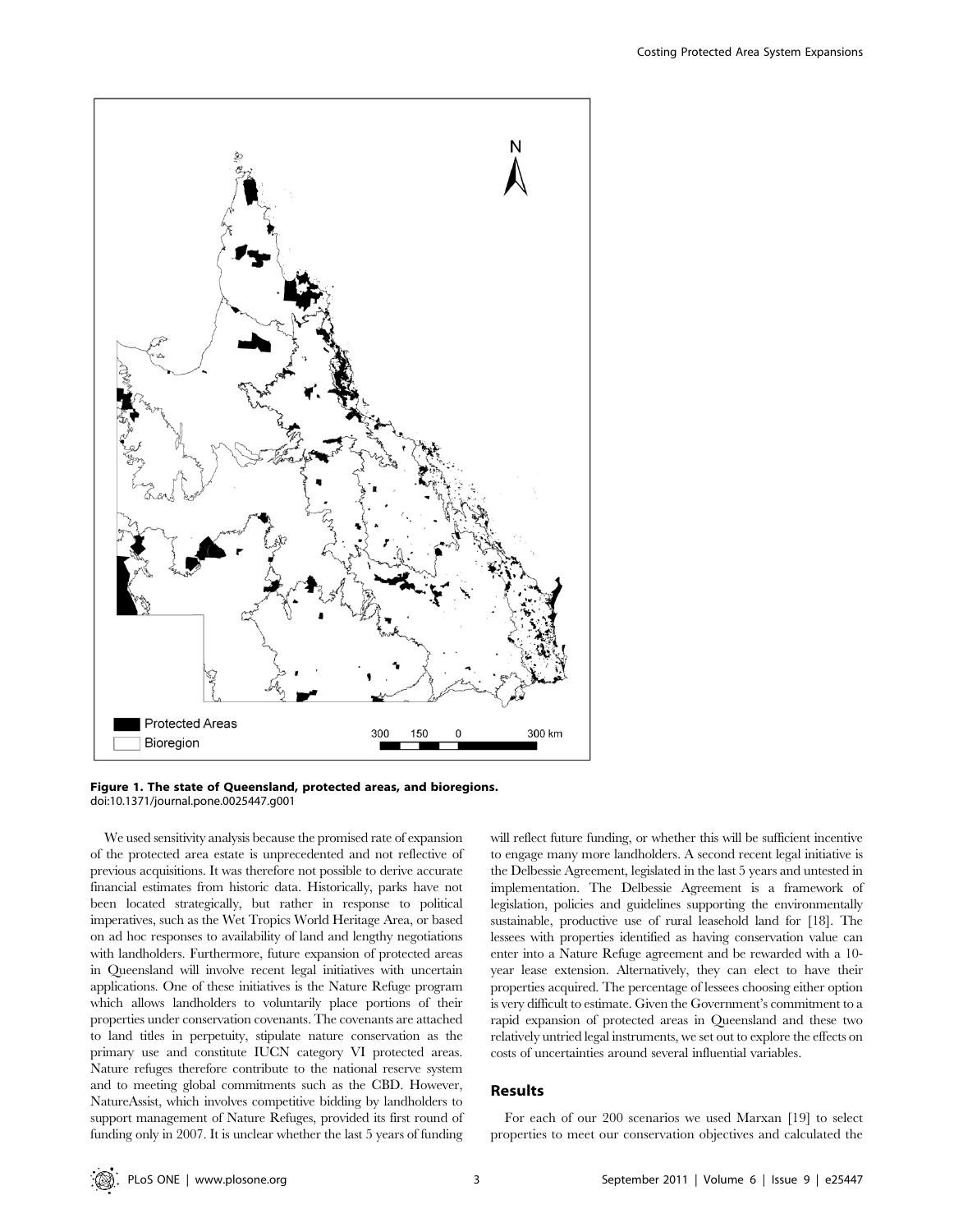Table 2. Factors (3) included in this study, associated variables (4) used in our calculations, and ranges of values to indicate uncertainties.

| Factor                                                          | Variable considered                                           | <b>Range of uncertainties</b>                                                                                                                                       |
|-----------------------------------------------------------------|---------------------------------------------------------------|---------------------------------------------------------------------------------------------------------------------------------------------------------------------|
| <b>Biodiversity objectives</b>                                  | Size of objectives for regional ecosystems                    | 10%/1,000 ha or scaled objectives (2 values)                                                                                                                        |
| Landholder willingness to subdivide property                    | No subdivision/subdivision                                    | No subdivision requires acquisition of entire property.<br>Subdivision allows for acquisition of only remnant<br>vegetation (2 values)                              |
| Legal acquisition routes for protection<br>of different tenures | Freehold acquisition routes                                   | 0-40% of properties purchased (in 10% increments), with<br>the remainder placed in Nature Refuge (5 values)                                                         |
|                                                                 | Leasehold acquisition routes under the Delbessie<br>Agreement | 0-90% of properties purchased (in 10% increments), 5% of<br>property leases under terminal lease renewal, with the<br>remainder placed in Nature Refuge (10 values) |

The full factorial design required 200 scenarios to consider all combinations of values ( $2 \times 2 \times 5 \times 10$ ). doi:10.1371/journal.pone.0025447.t002

total area selected and total expected costs. We then calculated the potential unexpected costs for the areas selected in each scenario given certain deviations from assumptions. The total additional area of land required to achieve objectives was much larger than the government's promised 12 million ha. The minimum area added to the reserve system across all scenarios was 18 million ha and the maximum was 29 million ha with an average of 23 million ha. In all scenarios, the full extent of available State land  $(\sim 2.3)$ million ha) was selected by Marxan due to its low cost compared to other tenures. Total costs ranged from \$214 million to \$2.9 billion, with larger costs associated with larger percentage acquisition assumptions.

We identified the scenarios most likely to reflect the government's commitment to acquire 4 million additional ha of national park, which we also interpreted as 33% of the total expanded area required to meet objectives. Given an average of 23 million ha of additional protection needed, adding only 4 million ha to the national park estate would mean that covenants on private land would be relied upon heavily to meet conservation objectives. On the assumption that the government will commit to acquire 33% of the required land to meet conservation objectives, the area needing acquisition actually ranged from about 6 to 10 million ha. The total expected costs of scenarios involving an additional 4 million ha or 33% acquisition for national parks ranged from \$250 million to \$1.6 billion. The minimum cost estimate of \$250 million was based on the 10%/1000 ha objectives and assumed property subdivision, 30% freehold acquisition, and 0% leasehold acquisition. However, given the uncertainties about implementation of the Delbessie Agreement and the potential need to purchase larger amounts of leasehold land, the maximum expected cost could rise to \$2.3 billion (based on the scaled objectives with no subdivision, assuming 0% freehold acquisition and 90% leasehold acquisition).

Total expected costs were 50–80% larger for scaled objectives which required  $\sim$ 17% more area (Figure 2). For both sets of objectives, the expected costs of subdivision scenarios were 5–30% lower than those without subdivision (Figure 2). Biodiversity objectives interacted with percentage acquisition assumptions to influence expected costs. Expected costs responded linearly to increasing percentages of both freehold and leasehold land purchased for both sets of objectives (Figure 2). In the multiple regression of total cost against all factors, objectives and subdivision had the largest effects (Table 3). On average, scaled objectives were about \$489 million more expensive than 10%/ 1,000 ha objectives. Subdivision of properties for purchase of only remnant vegetation reduced total costs on average by \$225 million. Percentage purchase of leasehold land had almost three

times the effect on total cost as percentage purchase of freehold land.

Predictably, unexpected ability to subdivide properties reduced costs and unexpected inability to subdivide properties increased costs, but the responses were non-linear across scenarios (Figure 3). The largest reductions in costs when assumed inability to subdivide proved incorrect were for 40% freehold purchase and 0% leasehold purchase for the 10%/1,000 ha objectives, and 40% freehold purchase and 90% leasehold purchase for the scaled objectives (Figure 3a,b). Similar combinations of purchases produced the largest increases in costs when assumed subdivision was not possible. The largest increases occurred for 40% freehold purchase and 20% leasehold purchase for the 10%/1,000 ha objectives, and 40% freehold purchase and 80% leasehold purchase for the scaled objectives (Figure 3c,d).

The sensitivity of total costs to unexpected 10% increases in purchases of leasehold land increased with larger expected percentage purchases of freehold land and decreased with larger expected percentage purchases of leasehold land (Table 4). However, the sensitivity was larger for the scaled objectives, with a maximum increase of \$279 million compared to \$217 million for the 10%/1,000 ha objectives. The opposite trend applied to unexpected 10% increases in purchase of freehold land. Sensitivity decreased with larger expected percentage purchases of freehold land and increased with larger expected percentage purchases of leasehold land (Table 5). Average increases in costs were higher for the 10%/1,000 ha objectives for 0% freehold purchase but, for all other freehold percentage purchase scenarios, average increases in cost were higher for the scaled objectives.

#### **Discussion**

While governments commonly identify lofty multi-year conservation goals, it is uncommon for them to estimate the required costs. When financial estimates are released, they might be serious underestimates, reflecting the pervasive problem of under-funding conservation. The Queensland government estimated the cost of its commitment of 20 million ha of protected areas by 2020 at \$120 million [17]. Recognizing that our cost estimates include increases in funding for management while the government estimate was strictly for acquisition, the figure of \$120 million is still well below our expected cost range (Figure 2). Our lowest total estimate was \$214 million and required several extremely optimistic assumptions, including that all land would be acquired through Nature Refuges, and that remnant vegetation would always be subdivided out of properties to more efficiently achieve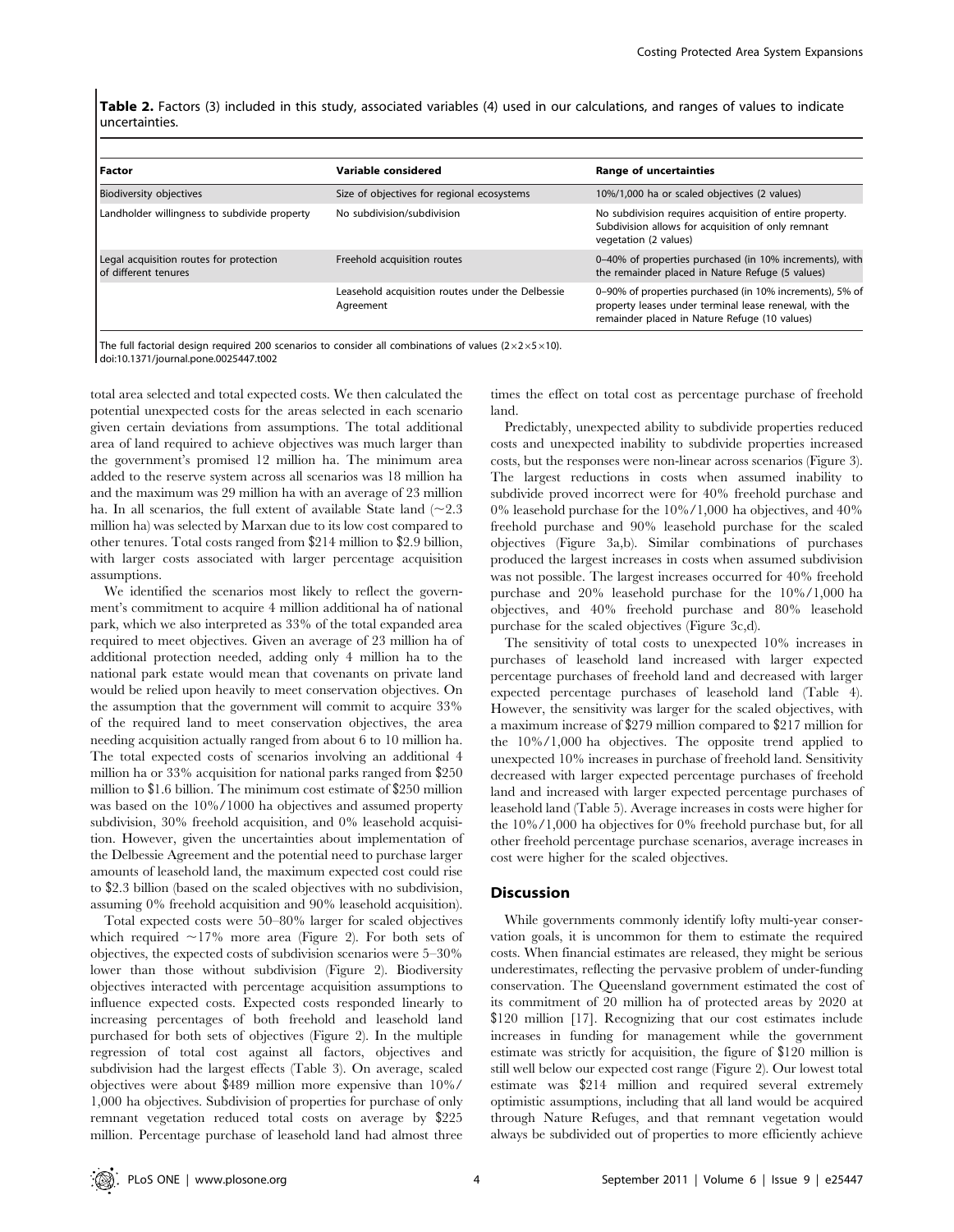

Figure 2. Total cost (billions of Australian dollars) as a function of variable percentages of leasehold and freehold land purchased. Expected total costs are plotted on the z-axes, percentages of leasehold (LH) purchased are on the y-axes, and percentages of freehold (FH) purchased are on the x-axes. A) 10%/1,000 ha objectives and no subdivision of properties; B) scaled objectives and no subdivision of properties; C) 10%/1,000 ha objectives and subdivision of properties; D) scaled objectives and subdivision of properties. doi:10.1371/journal.pone.0025447.g002

objectives. In the range of scenarios that best matched the political promise by the Queensland government to acquire 4 million ha or 33% of the expanded area, the minimum cost estimate was \$250 million.

#### Cost variability

Total costs across our 200 scenarios varied by an order of magnitude from \$214 million to \$2.9 billion. All of the factors tested influenced this variation, with objectives and subdivision the most important. Cost was linearly influenced by percentage leasehold acquisition, which is to be expected because of the linear increments in percentage of properties acquired. However, when we considered unexpected costs, they responded non-linearly to unexpected inability to subdivide and percentage purchase of freehold. This is because freehold properties are small, much more expensive per ha than leasehold properties and have smaller proportions of native vegetation than leasehold properties. The wide range of cost estimates, the influence of underlying assumptions, interactions between assumptions, and non-linear responses make a priori estimates and general rules of thumb difficult to derive.

Many of the effects of key factors are difficult to anticipate without the kinds of analyses presented here. For example, scaled

#### Table 3. Multiple regression model of total cost.

|            | Independent Variables (coefficient, t) |                    |                         |                           |                          |               |  |  |
|------------|----------------------------------------|--------------------|-------------------------|---------------------------|--------------------------|---------------|--|--|
|            | Intercept                              | $pct_{LH}^a$       | $pct_{FH}$ <sup>p</sup> | <b>Subdivision</b>        | <b>Scaled objectives</b> | Overall $R^2$ |  |  |
| Total cost | 242 124 199, 104.13                    | 538 538 297, 518.9 | 455 236 918, 75.60      | $-225$ 607 405, $-132.46$ | 489 342 331, 287.3       | 0.949         |  |  |

All variables are highly significant ( $p<0.001$ ). Coefficients represent the dollar change in total cost.

<sup>a</sup>pct<sub>LH</sub> Percent leasehold assumption was expressed in proportional form (i.e. 10% coded as 0.10). Therefore, the coefficient indicates that a 10% increase in leasehold purchase gives a dollar change in cost of 1 538 538 297 $\times$ 0.1 or 153 835 829.

 $p_{\text{C}}$ <sub>EH</sub> Percent freehold assumption was expressed in proportional form (i.e. 10% coded as 0.10). Therefore, the coefficient indicates that a 10% increase in freehold purchase gives a dollar change in total cost of 455 236 918 $\times$ 0.1 or 45 523 691.

doi:10.1371/journal.pone.0025447.t003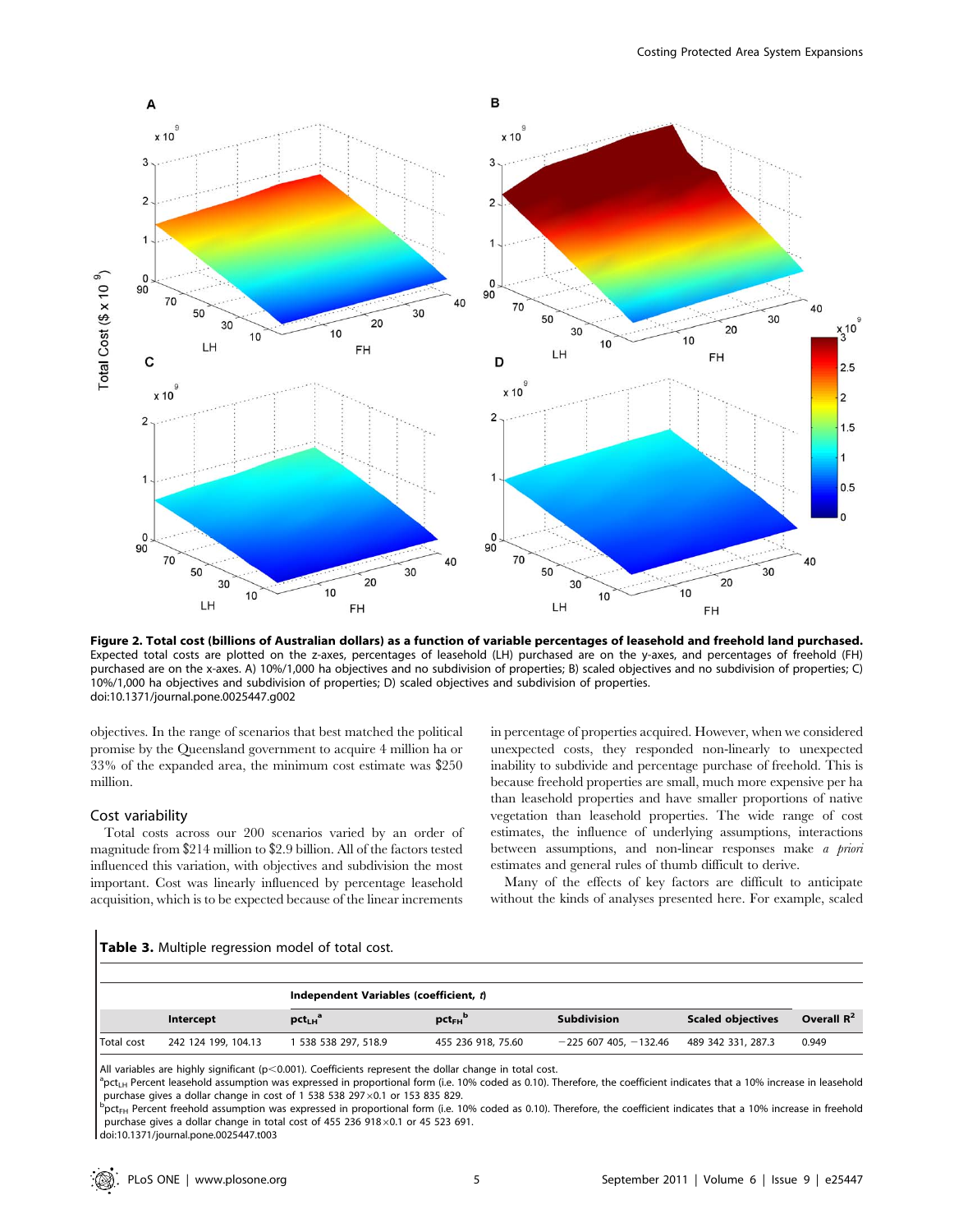

Figure 3. Percentage change in total cost due to unexpected subdivision conditions as a function of variable percentages of leasehold and freehold land purchased. Percentage deviations from expected total costs are plotted on the z-axes, percentage purchases of leasehold (LH) are on the y-axes, and percentage purchases of freehold (FH) are on the x-axes. A) Percentage reduction in cost if all properties can be unexpectedly subdivided under the 10%/1,000 ha objectives and no subdivision assumption; B) Percentage reduction in cost if all properties can be unexpectedly subdivided under the scaled objectives and no subdivision assumption; C) Percentage increase in cost if all properties are unexpectedly impossible to subdivide under the 10%/1,000 ha objectives and subdivision assumption; D) Percentage increase in cost if all properties are unexpectedly impossible to subdivide under the scaled objectives and subdivision assumption. doi:10.1371/journal.pone.0025447.g003

objectives raised costs by 50–80% despite the targeted area being about 2 million ha smaller. There were two reasons. First, rarer regional ecosystems had larger proportional objectives with the scaled method and these ecosystems were more expensive to protect per unit area. The Pearson correlation between log (regional ecosystem area) and log(regional ecosystem average cost per ha) was  $-0.117$  (p $\leq$ 0.001). The second reason was that larger scaled objectives reduced spatial flexibility for representing rarer regional ecosystems, providing few or no alternatives to more expensive properties. The costs of conservation can therefore be more sensitive to objectives for individual biodiversity features than to aggregate area goals such as percentages of a state.

#### Dealing with uncertainty about costs

The amplitude of unexpected increases and reductions in costs could help to guide what assumptions are the most conservative. We define financially conservative assumptions here as those that safeguard against large cost increases while allowing for potential financial windfalls. We measured uncertainty by estimating how expected costs were changed when assumptions did not hold true. The largest deviations from expected costs occurred when very low acquisition assumptions  $(\sim 0-20\%)$  proved inaccurate. When acquisition assumptions were low, property values were effectively smoothed to obscure spatial variability in purchase costs. This can result in selection of expensive properties and expose planners to large unexpected costs if landholders are less receptive to Nature Refuges than assumed. Selections of properties under larger acquisition assumptions recognized variability in costs and avoided expensive properties, where there were choices, so unexpected costs represented smaller increases when assumptions did not hold (Table 5). Therefore, a conservative approach would use larger acquisition assumptions to allow the selection algorithm to avoid expensive properties where possible.

Unexpected costs or savings resulting from inaccurate subdivision assumptions indicated that potential costs far outweighed potential savings. When subdivision unexpectedly occurred after selection of areas, costs were reduced by only  $\sim$ 15%. In contrast, when subdivision unexpectedly did not occur, costs increased by  $\sim$ 45%. A conservative approach – assuming no subdivision therefore resulted in only a small loss of efficiency but avoided a large financial risk. Unexpected increases or reductions in costs related to subdivision also interacted with assumptions about percentages of freehold and leasehold land that would be acquired (Figure 3), so potential increases were up to 50% in our analyses.

# Lessons for Queensland

Expanding the Queensland protected area system could incur a wide range of financial costs, depending on biodiversity objectives and socio-political conditions encountered. While this variation might be reduced by estimating plausible bounds for key factors, a single exact estimate cannot be provided because there will always be uncertainty associated with *a priori* assumptions. The narrowed range of scenarios based on the acquisition promise of 4 million ha or 33% still resulted in costs varying by an order of magnitude due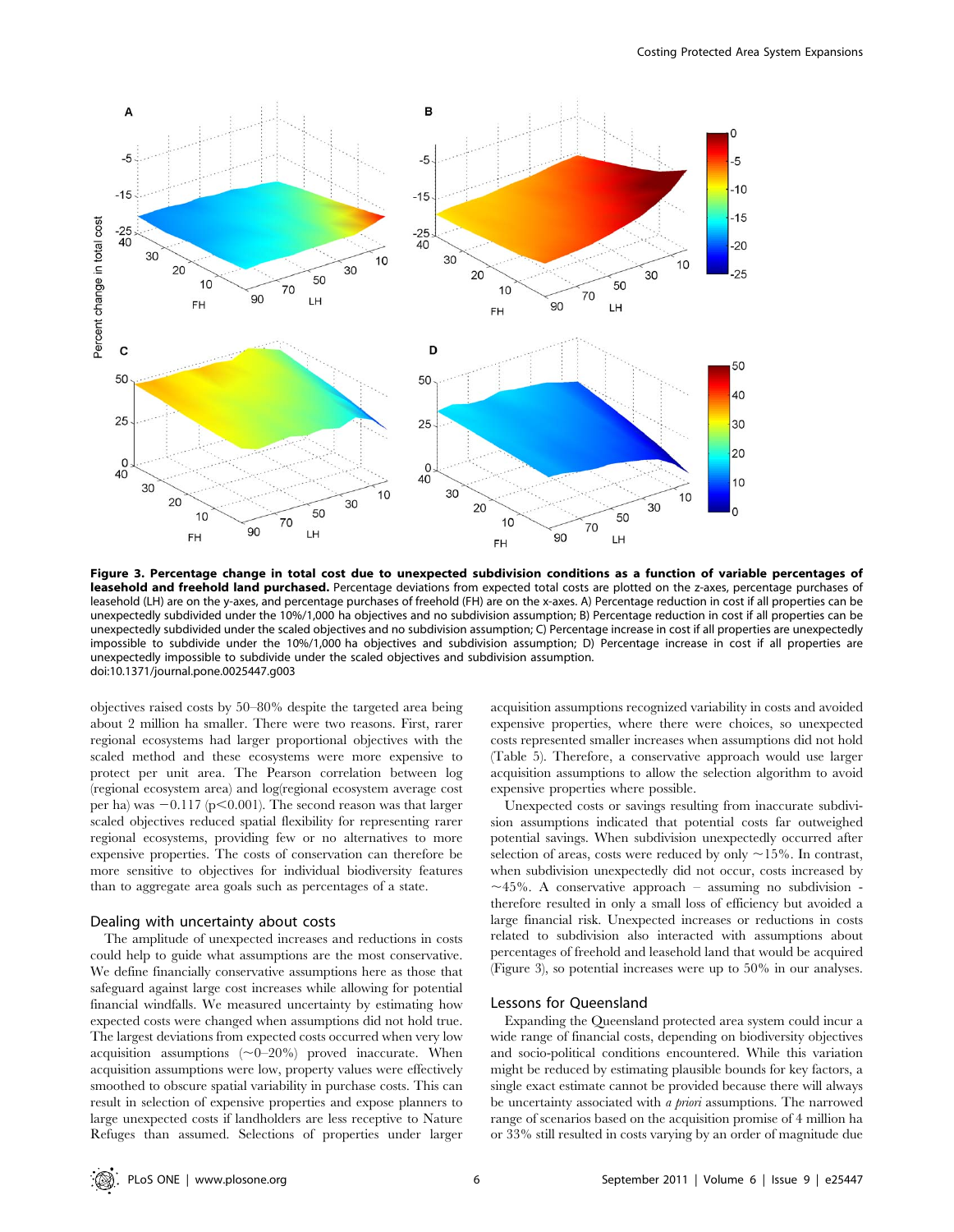Table 4. Sensitivity to 10% change in expected purchase of leasehold land for both objectives (10%/1,000 ha on left and Scaled on right), holding all other assumptions constant.

| (a)            |              |                         |     |     |     |                          |             |                          |     |     |     |  |
|----------------|--------------|-------------------------|-----|-----|-----|--------------------------|-------------|--------------------------|-----|-----|-----|--|
|                |              | 10%/1,000 ha objectives |     |     |     |                          |             | <b>Scaled objectives</b> |     |     |     |  |
| LH, FH         | $\mathbf 0$  | 10                      | 20  | 30  | 40  | LH, FH                   | $\mathbf 0$ | 10                       | 20  | 30  | 40  |  |
| $\overline{0}$ | 186          | 210                     | 216 | 218 | 217 | $\mathbf 0$              | 249         | 266                      | 276 | 279 | 279 |  |
| 10             | 152          | 163                     | 172 | 175 | 177 | 10                       | 212         | 223                      | 228 | 234 | 233 |  |
| 20             | 141          | 147                     | 155 | 159 | 162 | 20                       | 202         | 209                      | 213 | 219 | 219 |  |
| 30             | 138          | 142                     | 146 | 152 | 155 | 30                       | 201         | 206                      | 210 | 212 | 217 |  |
| 40             | 135          | 138                     | 142 | 147 | 150 | 40                       | 198         | 202                      | 206 | 209 | 210 |  |
| 50             | 134          | 137                     | 140 | 143 | 145 | 50                       | 199         | 202                      | 205 | 208 | 210 |  |
| 60             | 133          | 135                     | 138 | 140 | 144 | 60                       | 197         | 199                      | 202 | 205 | 241 |  |
| 70             | 133          | 135                     | 136 | 139 | 142 | 70                       | 196         | 199                      | 201 | 203 | 206 |  |
| 80             | 132          | 133                     | 135 | 135 | 138 | 80                       | 195         | 198                      | 200 | 202 | 204 |  |
| 90             | 130          | 130                     | 133 | 143 | 136 | 90                       | 196         | 231                      | 233 | 242 | 237 |  |
| (b)            |              |                         |     |     |     |                          |             |                          |     |     |     |  |
|                |              | 10%/1,000 ha objectives |     |     |     | <b>Scaled objectives</b> |             |                          |     |     |     |  |
| LH, FH         | $\mathbf{o}$ | 10                      | 20  | 30  | 40  | LH, FH                   | $\mathbf 0$ | 10                       | 20  | 30  | 40  |  |
| l o            | 133          | 153                     | 156 | 159 | 160 | $\mathbf 0$              | 179         | 193                      | 197 | 204 | 204 |  |
| 10             | 116          | 124                     | 142 | 133 | 137 | 10                       | 160         | 167                      | 184 | 175 | 178 |  |
| 20             | 109          | 113                     | 119 | 122 | 126 | 20                       | 158         | 163                      | 165 | 170 | 172 |  |
| 30             | 108          | 110                     | 114 | 119 | 121 | 30                       | 155         | 160                      | 162 | 165 | 168 |  |
| 40             | 105          | 107                     | 110 | 113 | 116 | 40                       | 155         | 159                      | 160 | 163 | 165 |  |
| 50             | 105          | 107                     | 109 | 123 | 113 | 50                       | 155         | 157                      | 160 | 174 | 167 |  |
| 60             | 103          | 104                     | 106 | 107 | 110 | 60                       | 153         | 155                      | 157 | 158 | 159 |  |
| 70             | 103          | 103                     | 105 | 107 | 108 | 70                       | 152         | 154                      | 155 | 157 | 158 |  |
| 80             | 101          | 102                     | 103 | 105 | 106 | 80                       | 153         | 154                      | 156 | 157 | 185 |  |
| 90             |              |                         |     |     |     |                          |             |                          |     |     |     |  |

Sensitivity is expressed as the increase (AUD\$ million) in total cost for an unexpected 10% increase in purchase of leasehold. The expected percentages of leasehold (LH) and freehold (FH) purchase that serve as baselines for the increases are given as rows and columns, respectively. For example, dollar values in the row corresponding to 20% leasehold correspond to an unexpected need to purchase 30% of leasehold land. No changes in expected purchases of freehold land apply here. (a) assuming no subdivision of properties; (b) assuming subdivision and purchase only of remnant vegetation.

doi:10.1371/journal.pone.0025447.t004

to unavoidable uncertainty around the responses of leaseholders to the Delbessie Agreement. Because the Queensland government is required under this Agreement to immediately purchase leasehold properties with conservation value, we explored the full range of leasehold percentage purchases, resulting in a wide cost range. Even long experience with acquisition of individual properties, sometimes involving protracted negotiations, does not necessarily equip an agency to accurately cost a massive expansion of protected areas across many hundreds of properties, involving many hundreds of landholders who have not previously dealt with agency officers, while implementing new, and largely untested, legislation.

To avoid undesirable surprises in Queensland, planners should not assume that large percentages of land will be protected through Nature Refuges at low cost to the government. Similarly, they should use conservative assumptions about subdivision. Assumptions of larger percentages purchased and smaller proportions of properties subdivided will cause the selection algorithm (in our case, Marxan) to avoid expensive properties with extensive clearing of native vegetation. While increasing expected budgets, this would avoid large unexpected increases in costs. The

selected properties could then be analyzed in detail with respect to remnant vegetation and attitudes of landholders to narrow the range of expected costs, targeting specific properties for subdivision and acquisition routes.

Narrowing the range of potential costs of an expanded protected area system in Queensland requires a better understanding of landholders' interests in selling their properties in whole or part, negotiating leases, or participating in the Nature Refuge program, and how these interests vary geographically and by land use. Likely levels of participation in conservation programs as well as potential costs can be determined through local-scale experiments such as tendering processes or closed-bid auctions [20,21]. This in-depth analysis would, however, be very difficult and costly across Queensland. Reducing variation in financial estimates might also be helped by decision rules such as only considering properties with at least 50% remnant native vegetation [22].

Particular care should also be given to setting interim versus long-term objectives, especially for the small regional ecosystems that can influence costs and for any regional ecosystems threatened by further reductions in extent. Achieving longer-term,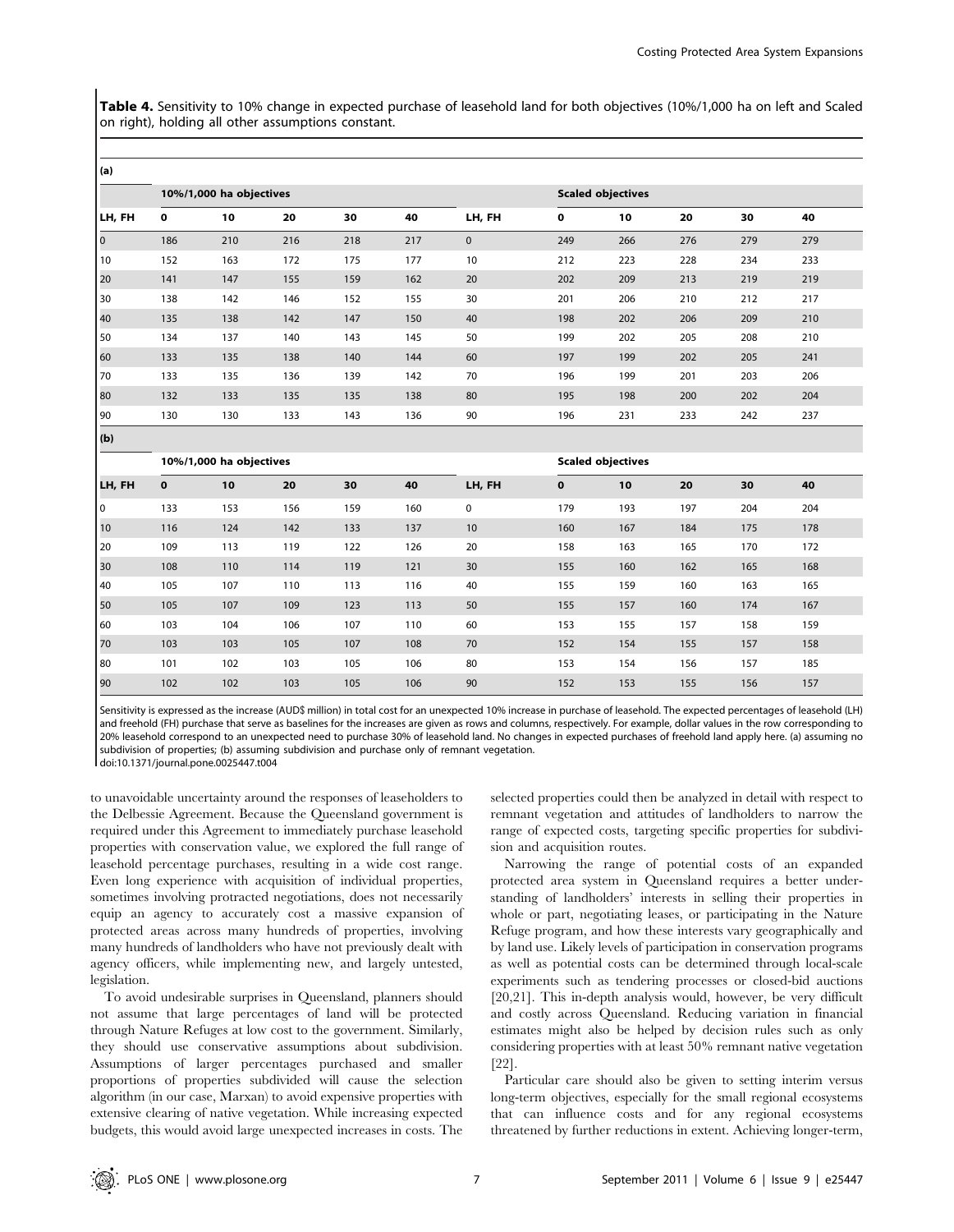Table 5. Sensitivity to 10% change in expected purchase of freehold land for both objectives (10%/1,000 ha on left and Scaled on right), holding all other assumptions constant.

| (a)       |                         |    |                          |    |    |                          |          |    |    |    |    |  |
|-----------|-------------------------|----|--------------------------|----|----|--------------------------|----------|----|----|----|----|--|
|           | 10%/1,000 ha objectives |    | <b>Scaled objectives</b> |    |    |                          |          |    |    |    |    |  |
| LH, FH    | 0                       | 10 | 20                       | 30 | 40 | LH, FH                   | 0        | 10 | 20 | 30 | 40 |  |
| $\vert$ 0 | 137                     | 23 | 19                       | 19 | 21 | $\mathbf 0$              | 117      | 58 | 54 | 51 | 51 |  |
| 10        | 142                     | 38 | 25                       | 22 | 23 | 10                       | 139      | 67 | 59 | 56 | 56 |  |
| 20        | 157                     | 44 | 30                       | 25 | 26 | 20                       | 141      | 72 | 66 | 58 | 58 |  |
| 30        | 156                     | 51 | 39                       | 30 | 27 | 30                       | 147      | 79 | 68 | 65 | 59 |  |
| 40        | 158                     | 53 | 42                       | 33 | 30 | 40                       | 148      | 84 | 71 | 66 | 64 |  |
| 50        | 154                     | 57 | 45                       | 38 | 35 | 50                       | 149      | 89 | 75 | 68 | 63 |  |
| 60        | 156                     | 60 | 46                       | 41 | 36 | 60                       | 150      | 89 | 77 | 70 | 66 |  |
| 70        | 157                     | 57 | 50                       | 42 | 37 | 70                       | 152      | 88 | 81 | 74 | 67 |  |
| 80        | 161                     | 63 | 48                       | 47 | 42 | 80                       | 150      | 89 | 82 | 76 | 71 |  |
| 90        | 161                     | 64 | 51                       | 39 | 44 | 90                       | 146      | 92 | 82 | 71 | 70 |  |
| (b)       |                         |    |                          |    |    |                          |          |    |    |    |    |  |
|           | 10%/1,000 ha objectives |    |                          |    |    | <b>Scaled objectives</b> |          |    |    |    |    |  |
| LH, FH    | $\mathbf 0$             | 10 | 20                       | 30 | 40 | LH, FH                   | $\bf{0}$ | 10 | 20 | 30 | 40 |  |
| l o       | 88                      | 14 | 12                       | 11 | 11 | $\mathbf 0$              | 79       | 34 | 30 | 28 | 27 |  |
| 10        | 106                     | 24 | 18                       | 12 | 12 | 10                       | 91       | 41 | 39 | 32 | 30 |  |
| 20        | 103                     | 32 | 19                       | 16 | 14 | 20                       | 96       | 45 | 39 | 33 | 32 |  |
| 30        | 113                     | 36 | 26                       | 17 | 16 | 30                       | 96       | 46 | 42 | 37 | 33 |  |
| 40        | 116                     | 37 | 27                       | 23 | 19 | 40                       | 92       | 49 | 44 | 39 | 36 |  |
| 50        | 111                     | 38 | 31                       | 27 | 22 | 50                       | 98       | 53 | 43 | 43 | 37 |  |
| 60        | 115                     | 39 | 31                       | 28 | 25 | 60                       | 106      | 54 | 46 | 42 | 40 |  |
| 70        | 114                     | 43 | 34                       | 28 | 27 | 70                       | 99       | 55 | 48 | 42 | 41 |  |

Sensitivity is expressed as the increase (AUD\$ million) in total cost for a 10% increase in purchase of freehold. The expected percentages of leasehold (LH) and freehold (FH) purchase that serve as baselines for the increases are given as rows and columns, respectively. So, for example, dollar values in the column corresponding to 20% freehold correspond to an unexpected need to purchase 30% of freehold land. No changes in expected purchases of leasehold land apply here. (a) assuming no subdivision of properties; (b) assuming subdivision and purchase only of remnant vegetation. doi:10.1371/journal.pone.0025447.t005

80 107 42 35 29 30 80 101 58 48 45 39 90 107 43 38 32 29 90 106 60 50 46 43

scientifically defensible targets, which might have high financial costs, in the context of continuing, incremental depletion of native vegetation, requires an explicit strategy for scheduling conservation actions [23], not evident in current Queensland policy.

# General conclusions

Although our analysis focused on Queensland, the same factors are likely to affect the cost of conservation in other parts of the world. Our findings are generic, in that the estimated costs of expanding protected area systems to meet policy goals or political commitments are likely to vary widely and to be highly sensitive to assumptions about influential factors.

In our study, subdivision and conservation objectives were particularly important in influencing the costs of conservation for very different reasons. The ability to subdivide properties dramatically affected the amount of land required to meet the conservation objectives. This result is general and not contextspecific and has been noted previously in relation to the total extent of selected areas [24,25]. Conservation planners should be aware of the sensitivity in their spatial selections and subsequent financial estimates when assuming that landholders will be willing to subdivide properties. Conservation objectives affected the amount of land acquired, the total cost of achieving conservation objectives, and the spatial flexibility in achieving those objectives. The spatial options available to meet objectives are contextspecific, but other studies have found effects of conservation objectives on total area and costs [26,27].

Comparisons of the potential political pathways for acquiring and protecting land have been largely neglected in the literature. However, with the recent increase in conservation programs on private lands [21,28,29], the cost differences between the traditional acquisition route and alternative approaches to protection are likely to become more apparent. This means that, when budgeting for conservation, assumptions regarding how lands are protected will become increasingly important. The factors we selected provide important insights into the types of impacts that assumptions can have on estimated financial costs. However, conservation planners should evaluate the contextspecific assumptions they make based on the potential of those assumptions to change conservation requirements. This means that factors not discussed here might be important in other studies.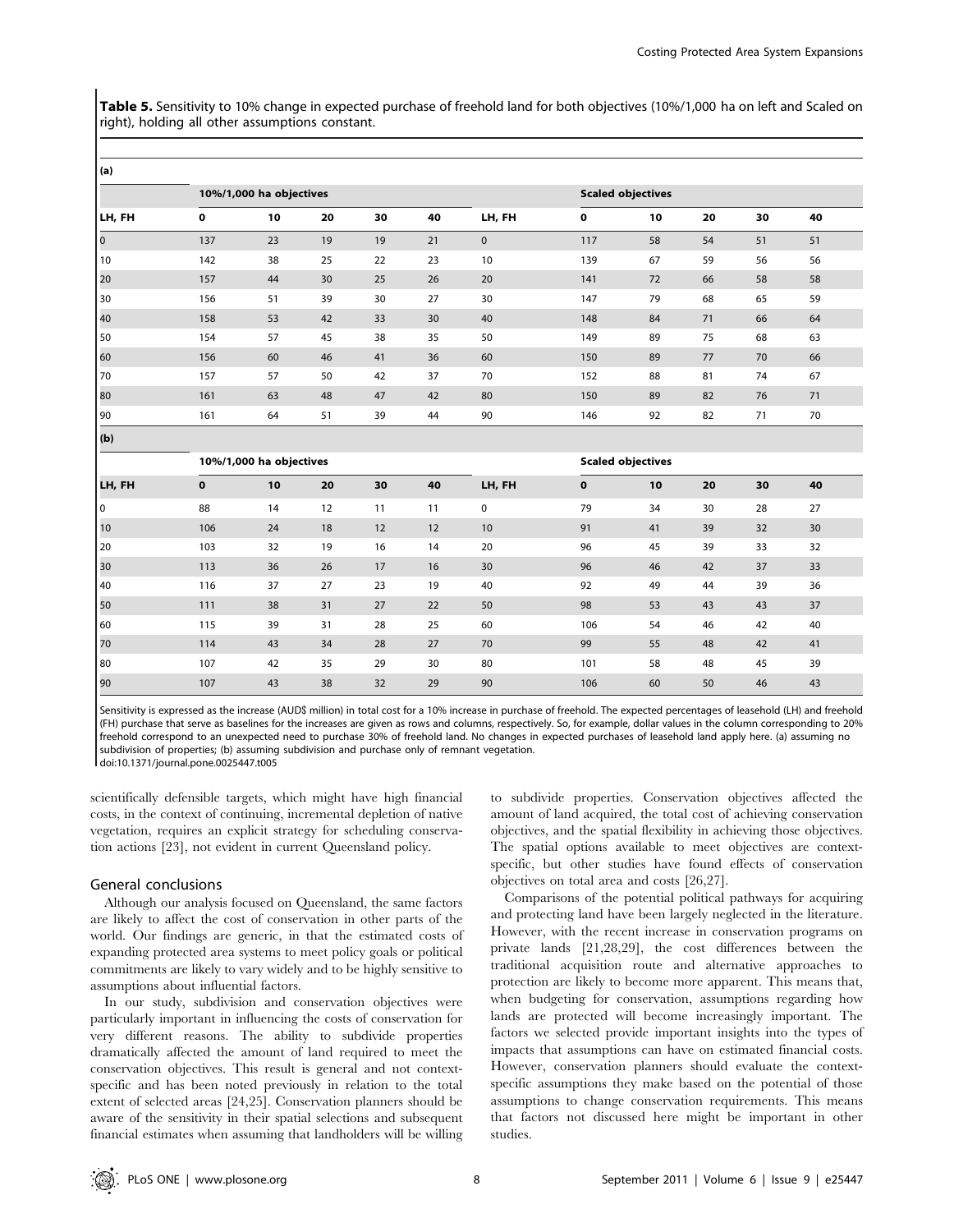While conservation planners cannot be expected to have infallible foresight into the accuracies of their assumptions, they can be expected to be transparent about their uncertainties [30]. Given the global under-funding of conservation [31] and recent commitments to extensive, but uncosted, expansions of protected area systems, planners must be forthright in providing realistic estimates and avoiding underestimates that could compromise both their credibility and conservation outcomes.

#### Materials and Methods

## Planning region

The study region included the whole state of Queensland, Australia, with a total area of 185 million ha of which approximately 8 million ha is protected (Figure 1). We implemented our sensitivity analysis by estimating the total financial cost of the protected area expansion for incremental changes in four variables, associated with our three key factors (Table 2). We selected the four variables and appropriate values for them based on expert interviews conducted with the Queensland Department of Environment and Resource Management (DERM). We then used Marxan [19], a reserve design tool, to estimate the total financial costs for each scenario (see Reserve Design section). Marxan is a commonly used conservation planning software that selects sets of areas, in this case properties, to meet conservation objectives at a minimum ''cost''. The objective function can include costs of areas, total boundary length of areas, and penalties for failing to meet conservation objectives. For each scenario, we used Marxan's best run (the run with the smallest objective function) and calculated the total area selected and total expected costs. To ensure that we explored ranges of each variable while holding all other variables constant, we used a full factorial design resulting in 200 reservation scenarios (Table 2). Details on methods for each of the variables are below.

#### Biodiversity objectives

Based on conversations with DERM we developed two different methods for setting conservation objectives that reflected the department's thinking and minimum policy requirements for the Commonwealth Government to achieve 10% protection of all bioregions. We do not endorse these objectives as ecologically adequate, but present them here to illustrate their effect on costs of protected areas.

At the core of Australia's biodiversity conservation strategy are the goals for protected areas to be comprehensive, adequate, and representative. Comprehensiveness refers to the need to sample all bioregions; adequacy relates to the persistence of biodiversity; and representativeness indicates how well ecosystems are sampled within bioregions [32]. To address both comprehensiveness and representativeness, we used the Queensland Herbarium's regional ecosystem mapping of remnant vegetation at 1:50,000 to identify our conservation features [33]. Regional ecosystem mapping is the most comprehensive, fine-scale data on vegetation formations available for Queensland. Classification of regional ecosystems considers bioregional boundaries, vegetation structure, geology, landform, and soil [34,35]. There are thirteen bioregions (Figure 1) and over 1300 regional ecosystems mapped across Queensland. We used the estimated pre-clearing extent of each regional ecosystem for setting biodiversity objectives [36], although our selections of new areas were based on remnant native vegetation.

The first method for defining objectives (''10%/1,000 ha'') was derived from minimal policy requirements [1,37]. We used a base objective of 10% of the estimated pre-clearing extent of each regional ecosystem. If this percentage was less than 1,000 ha, we

set the objective to 1,000 ha. If the pre-clearing extent was less than 1,000 ha, we set the objective to the pre-clearing extent (i.e. 100%). We then expressed these objectives as ha of remnant vegetation. If the remnant area of a regional ecosystem was smaller than its objective, we trimmed the objective to the remnant area.

The second method (''scaled objectives'') used a power function to scale objectives based on extent of vegetation. This method reflects the fact that a very extensive ecosystem might not need 10% protection to ensure long-term viability, whereas a small, heavily cleared ecosystem could need a much larger percentage protected. If the pre-clearing extent was less than 1,000 ha, the objective was set to pre-clearing extent (i.e. 100%). If the preclearing extent was 1,000 ha or larger, we used the following equation with a power value of  $p = 0.5$ :

$$
t_k = \frac{x_k^p}{\sum_{1}^{K} x_k^p}
$$

where  $t_k$  is the objective for regional ecosystem k, expressed as a proportion,  $\phi$  is the power, and  $x$  is the pre-clearing extent of regional ecosystem k. More extensive regional ecosystems (representing larger proportions of total pre-clearing vegetation) therefore had larger objectives, but the power function produced a diminishing rate of increase in objectives with increasing preclearing extent. We multiplied each objective by pre-clearing extent to express it in ha and, if necessary, trimmed it to total remnant area.

Objectives for the 10%/1,000 ha method totaled about 12.5 million ha compared to about 10.6 million ha for scaled objectives. However, the methods differed more importantly in their objectives for individual regional ecosystems. Compared to the 10%/1,000 ha objectives, scaled objectives gave larger values to regional ecosystems with smaller pre-clearing extents and smaller values to regional ecosystems with larger pre-clearing extents (Figure 4).

# Subdivision of properties

Willingness of landholders to subdivide properties for sale is likely to be highly variable and difficult to estimate a priori for large numbers of properties managed by people with no previous contact with DERM. Acquisition of whole properties is more expensive and will often involve purchase of land without native vegetation. Acquisition only of native vegetation is less expensive and more targeted. To bound our estimates of costs, we compared two subdivision scenarios, one without subdivision and one involving subdivision to protect only remnant native vegetation. In scenarios with subdivision, we assumed homogeneous cost across each property (below) and pro-rated the cost for remnant vegetation. In places, our subdivision assumption will underestimate costs, with protection of only unrealistically small patches of native vegetation. However, it reflects assumptions made in the literature [38,39].

#### Legal acquisition routes

We explicitly considered the multiple acquisition routes for freehold (privately owned) land (Table 6). Freehold land can be purchased by the state at market value. Alternatively, the owner can retain the property with a voluntary Nature Refuge covenant on all or part of it, with no acquisition cost. The two acquisition routes for freehold land mean that estimates of establishment costs are uncertain, depending on assumptions about willingness of landholders to sell or negotiate Nature Refuges. Additionally, the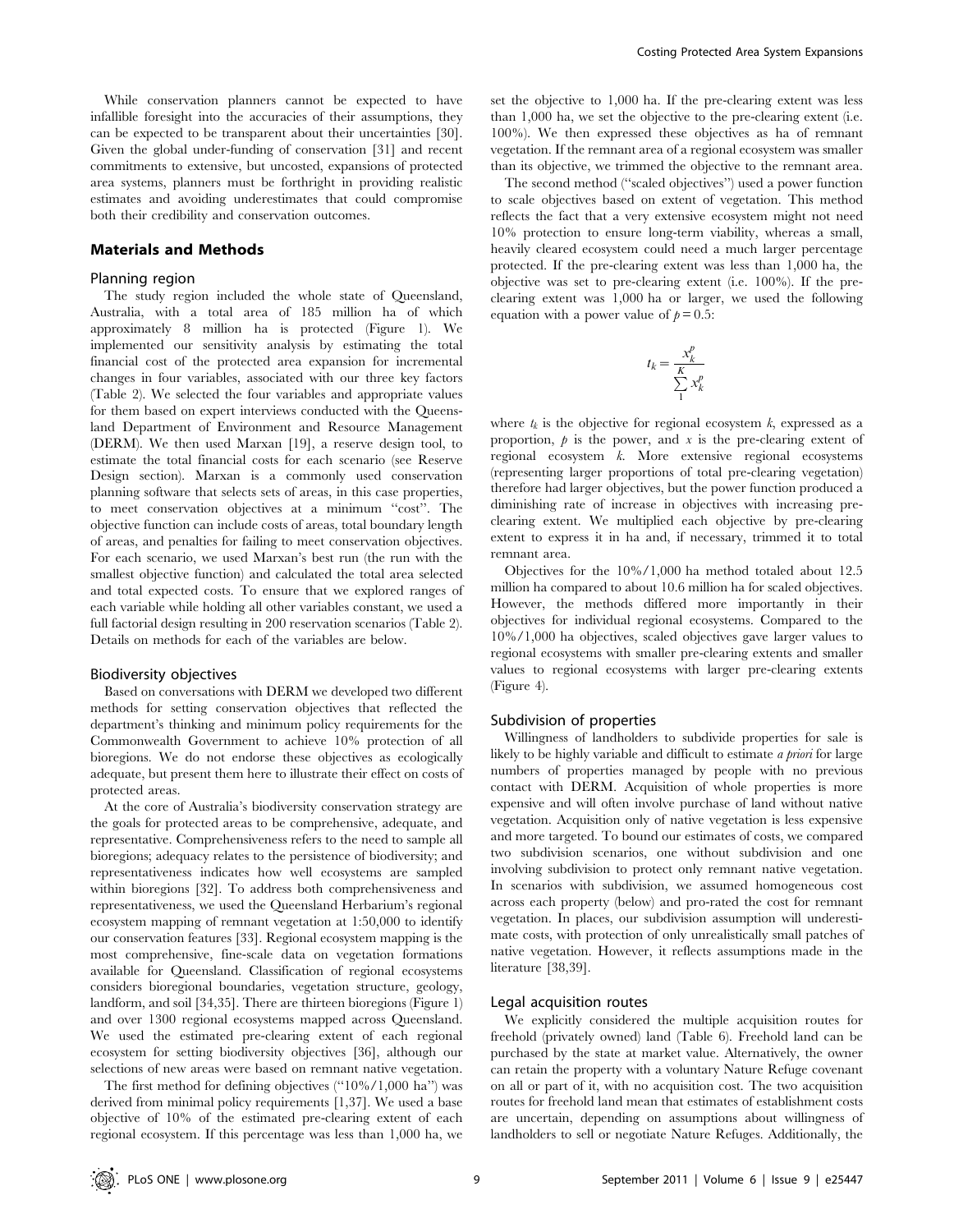

Figure 4. Objectives for regional ecosystems plotted against estimated pre-clearing extents for both methods. doi:10.1371/journal.pone.0025447.g004

Queensland Government's commitment to an eight-fold increase in participation in the Nature Refuge program might not reflect the actual willingness of landholders. Based on the relative cost of freehold, leasehold and state land, we assumed that the government would purchase at most 40% of freehold land at market price and the remainder would be negotiated as Nature Refuges (Table 2). This reflects the fact that freehold land can be very expensive and many freehold properties are unsuitable as national parks because they are small and heavily cleared with only fragments of native vegetation remaining. This reasoning reflects DERMs approach, so our range of acquisition assumptions (0–40%) likely reflects the scenarios considered by government.

We also considered the multiple acquisition routes for leasehold land (land owned by the State and leased for set periods for agricultural or grazing) (Table 6). Under the Delbessie Agreement [18], landholders with leases currently up for renewal identified as conservation priorities have three options: immediate sale at market value; 30-year terminal lease with payments for improvements at the end of this term; and renewal of lease with a covenanted Nature Refuge on part of the property. If the landholder elects to sell immediately, the Queensland government is required to purchase the property at market value. While conversations with DERM indicate that 30% of leaseholders are expected to sell, with the remainder negotiating renewed leases with Nature Refuges, this assumption is untested. Little is known about leaseholders' responses to the Delbessie Agreement, so the establishment costs associated with leasehold purchases and renewals are highly uncertain. We therefore explored acquisition levels up to 90% at market price, with the remainder negotiated as Nature Refuges (Table 2).

For each level of assumed acquisition of freehold and leasehold properties, we calculated the expected cost of properties as:  $x*costNR+y*cost purchase$ , where x and y are the percentages assumed for Nature Refuge and acquisition, respectively, and costNR and costpurchase are the costs of Nature Refuge and acquisition,

respectively. For both freehold and leasehold land, we avoided a priori allocation of properties to individual acquisition routes to avoid idiosyncratic correlations between cost and particular examples of regional ecosystems.

#### Planning units and conservation costs

Legal properties are the units with which managers implement conservation actions, but previous analyses of conservation costs have rarely used cadastral boundaries. To more accurately estimate the costs and extent of land needed to meet objectives, we used legal property boundaries to define planning units [40]. Our subdivision scenarios involved selection of properties but costing only of native vegetation.

For each property, we used data on tenure, unimproved land value, and sales prices [40,41,42] to estimate the cost of acquisition, considering all acquisition routes (Table 6). Dates of land valuation and sales data varied, so we adjusted all values to 2008 dollars using published annual interest rates [43]. We estimated market values from recent sales of properties in Queensland from 2000–2008 with hedonic modeling [44]. We considered a standard ordinary least squares (OLS) model as well as a geographically weighted regression model (for comparison of results see Information S1 for details). We tested the OLS residuals for spatial autocorrelation using the Moran I Statistic, which rejected the null hypothesis that there was no spatial autocorrelation  $(p<0.01)$ . We therefore modeled sales value with geographically weighted regression in ArcGIS 9.3, which analyses spatially variable relationships between the dependent and independent variables (for full details of variables see Information S1).

For our geographically weighted regression, we first considered the entire state. However, because coastal properties in Queensland have different characteristics to those elsewhere (for example, average size of coastal properties is 1/40 that of others), analyzing the entire state led to local multi-collinearities in coastal properties. We therefore applied geographically weighted analysis for coastal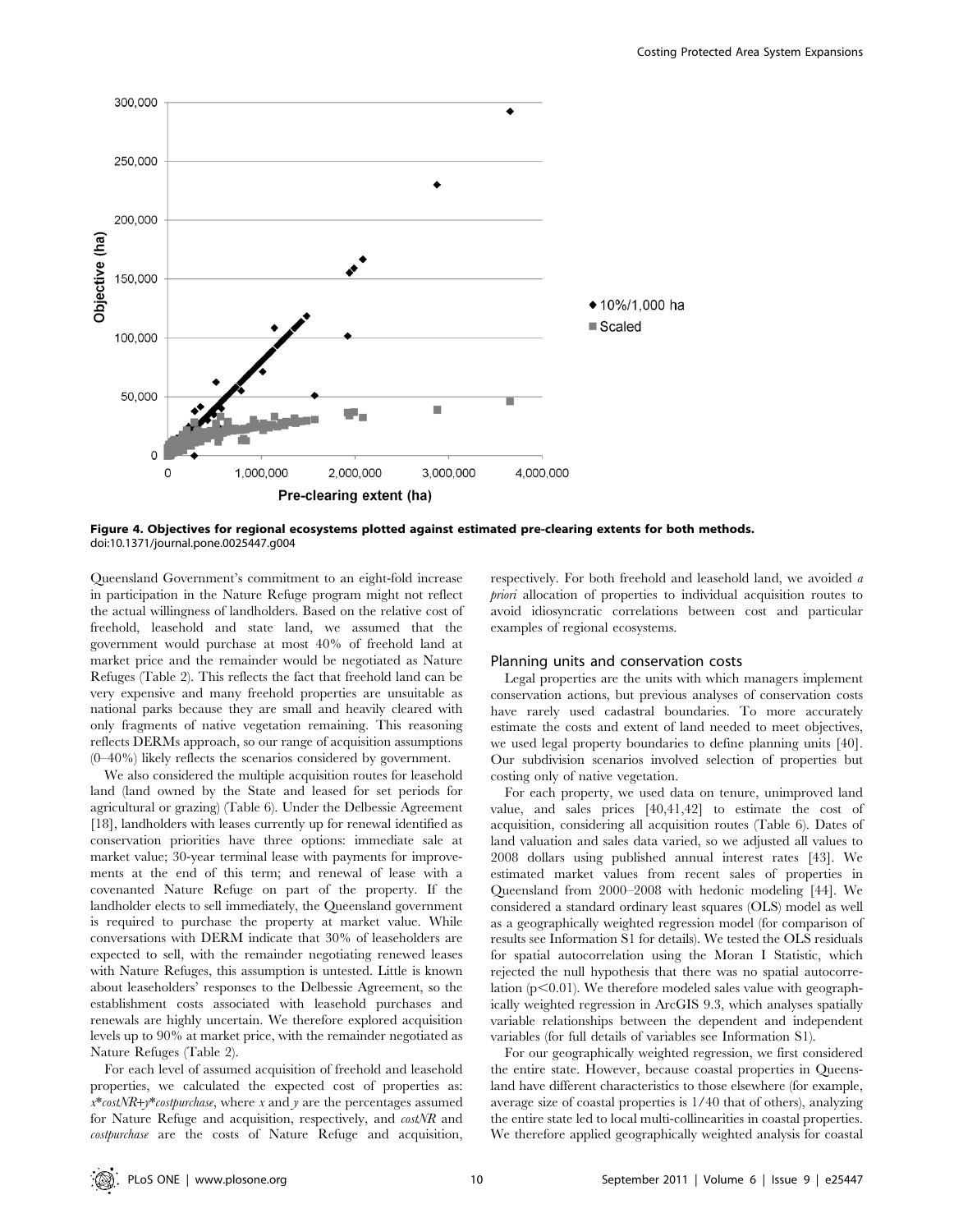Table 6. Pathways of land into the Queensland protected area system and associated costs in relation to tenure.

| Pathway into protected area system                                                                          | <b>Cost of acquiring</b>                                                          | <b>Transaction cost</b>                                         | Annual management costs |
|-------------------------------------------------------------------------------------------------------------|-----------------------------------------------------------------------------------|-----------------------------------------------------------------|-------------------------|
| Freehold voluntary purchase to create new park                                                              | Market value                                                                      | \$20,000 per sale for coastal<br>properties, \$15,000 elsewhere | \$8.12 per ha           |
| Leasehold voluntary purchase to create new park                                                             | Market value                                                                      | \$20,000 per sale for coastal<br>properties, \$15,000 elsewhere | As above                |
| Leasehold Future Conservation Area (FCA): terminal<br>30-year lease with transfer to parks system at expiry | Value of improvements<br>(difference between market<br>and unimproved land value) | \$20,000 per sale for coastal<br>properties, \$15,000 elsewhere | As above                |
| State Forests or other State land transfer to parks system                                                  | None                                                                              | None                                                            | As above                |
| Freehold converted to Nature Refuge by covenant                                                             | None                                                                              | \$20,000 per sale for coastal<br>properties, \$15,000 elsewhere | \$3.82 per ha           |
| Leasehold converted to Nature Refuge by covenant                                                            | None                                                                              | \$20,000 per sale for coastal<br>properties, \$15,000 elsewhere | As above                |

doi:10.1371/journal.pone.0025447.t006

properties and the remainder of properties separately. For coastal properties, the only predictor without strong local correlations was log(cleared area, ha). The local  $\mathbb{R}^2$  for coastal properties was lower than for others because of the lack of predictors available to capture potential for coastal development (adjusted  $R^2 = 0.688$ ). For the remainder of properties, predictors were *log(land value per* ha), log(cleared area, ha), log(soil, ha) and log(distance to nearest town,  $km$ ) (adjusted  $R^2 = 0.904$ ).

The spatially variable coefficients for *log(cleared area, ha)* and log(land value per ha) and the final predicted sales values are in Figure 5. The coefficient for *log(cleared area, ha)* is of interest because this was the only predictor used across the entire state (including coastal areas). The coefficient for log(land value per ha) is of interest because land value is typically the only type of cost data used to estimate acquisition costs in other academic studies for Australia [38,39]. The final sales values are easily interpreted for the state. Noticeable low-cost regions along the coast corresponded to defense properties. High-cost inland properties followed the major inland highway and clustered around agricultural and mining towns.

For each property in each scenario, we calculated the total cost (TC) as an expected value based on the respective percentage acquisition assumptions, using the following equation:

 $TC = x * costNR + y * costpurebase + x * managementNR$ 

 $+y * management NP + transaction$ 

where  $x$  and  $y$  were the percentages assumed for Nature Refuge and acquisition, respectively, costNR and costpurchase were the costs of Nature Refuge and acquisition, respectively, *managementNR* and managementNP were the one-year increase in management costs for Nature Refuge and national park, respectively, and transaction was the transaction cost (Table 3). Transaction costs were based on estimates by DERM. Management costs were based on gross hectares added, current average annual management costs of \$8.12 per ha of national park (from the most recent available financial expenditures at the time of analysis, 2006–7), and average annual NatureAssist cost for Nature Refuges of \$3.82 per ha (from the most recent available financial expenditures at the time of analysis, 2007). For properties in the expanded protected area system, we considered management costs for a single year with no discounting.

#### Reserve design

We accounted for the contribution to objectives of existing protected areas by locking them into the solutions in all scenarios.

We used Marxan to design additional reserves that met the remaining portions of all objectives while minimizing total costs [19]. For each of our 200 reservation scenarios, we ran Marxan with 100 repeat runs and no configuration constraints (boundary length modifier or BLM set to 0). Spatial design criteria should reflect differences in regional ecosystems, population density, and management objectives, so applying universal criteria across the entire state of Queensland would have been inappropriate.

#### Analysis of reserve design solutions

We compared the scenarios by recording for each, from the 'best' solution (with the smallest objective function across 100 repeat runs), the total extent of selected areas, excluding existing reserves, and their total cost.

We used a two-step process to assess the sensitivity of cost estimates to values of our variables. First, we calculated the total cost that would apply if all assumed values of key variables held true (''expected cost''). Expected costs would apply, for example, if areas were selected on the assumption that no subdivision of properties would be possible and, after negotiation with landholders, this proved to be the case. We recorded the expected cost for each run and regressed expected cost against our four variables: percentage acquisition route for freehold land (percentage, 0–40), percentage acquisition route for leasehold land (percentage, 0–90), type of objective (binary, 10%/1,000 ha or scaled), and subdivision (binary, yes or no). Second, we calculated the cost of each scenario with different amounts of deviation from scenario assumptions (''unexpected costs''). For example, areas might be selected and total costs estimated on the assumption that 50% of leasehold properties would be purchased. If the percentage requiring purchase was actually 60%, then 10% of properties expected to be inexpensive would prove to be otherwise and unexpected costs would apply. The increase in total cost would be greater than if 60% acquisition had been expected initially, which would have shifted selections more towards properties with lower acquisition costs. We calculated both the absolute and percentage differences between expected and unexpected costs.

This approach to estimating sensitivity to key variables is important because *a priori* assumptions about values of variables, no matter how well informed, will always be inaccurate to some extent. Our approach ''commits'' the agency to configurations of new reserves based on assumptions holding, even if the assumptions prove incorrect. In reality, the agency would revise configurations accordingly, although it might not be able to revise its financial estimates so easily. Nonetheless, our approach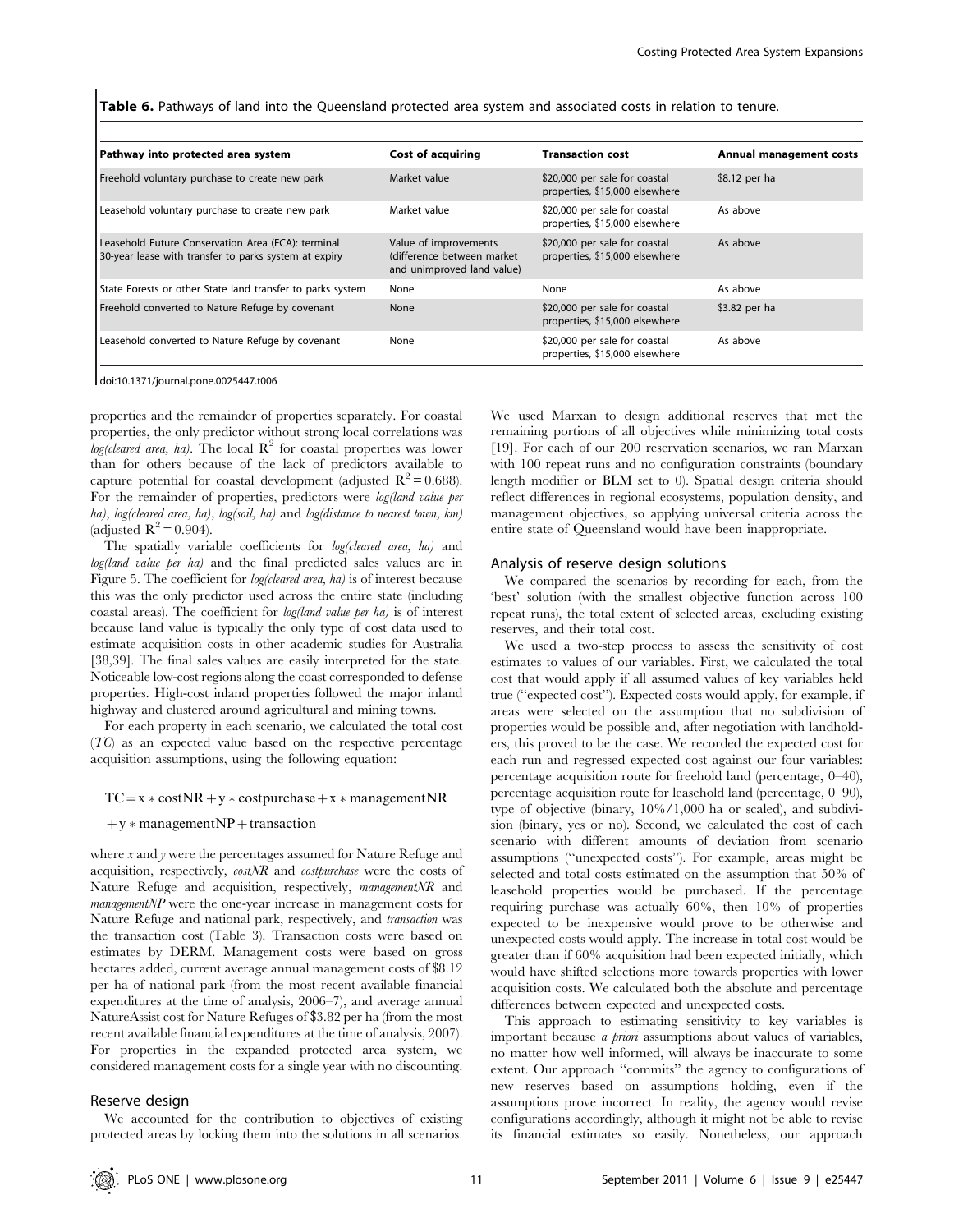

Figure 5. Maps of spatially variable coefficients based on geographically weighted regression conducted for coastal and noncoastal regions of Queensland. Current protected areas are shown in black for reference. White areas in the north-west have no vegetation mapping. A) Coefficient of log(cleared area, ha) from the geographically weighted regression for coastal and non-coastal regions. White areas in the south-east are properties without remnant vegetation and are excluded from our analysis. B) Coefficient of log(land value per ha) from the geographically weighted regression for non-coastal regions. The additional, continuous white area along the eastern seaboard is coastal Queensland, excluded from this model. North of this excluded region is Cape York Peninsula, considered separately in the model. C) Predicted log(sale value per ha) for properties with remnant vegetation. White areas in the south-east are properties without remnant vegetation and are excluded from our analysis.

doi:10.1371/journal.pone.0025447.g005

indicates how inaccurate cost estimates can be if values of key factors deviate from expected.

#### Supporting Information

Information S1 Supporting methods and tables for hedonic model for property sales value. (DOC)

# Acknowledgments

The authors would like to thank the interviewees at the Queensland Department of Environment and Resource Management for their helpful

## References

- 1. UNEP (2002) Report on the Sixth Meeting of the Conference of the Parties to the Convention on Biological Diversity (UNEP/CBD/COP/6/20/Part 2) Strategic Plan Decision VI/26 (CBD, 2002).
- 2. Jenkins CN, Joppa L (2009) Expansion of the global terrestrial protected area system. Biological Conservation 142: 2166–2174.
- 3. Herkenrath P (2008) Convention on Biological Diversity: 9th Conference of the Parties. Oryx 42: 483–484.
- 4. European Parliament (2010) Conference on Biological Diversity Nagoya 2010 (B7- 0536/2010) Available from http://www.europarl.europa.eu/sides/getDoc.do?type= MOTION&reference=B7-2010-0536&language=EN (Accessed November 2010).
- James AN, Gaston KJ, Balmford A (1999) Balancing the Earth's accounts. Nature 401: 323–324.
- 6. Balmford A, Gaston KJ, Blyth S, James A, Kapos V (2003) Global variation in terrestrial conservation costs, conservation benefits, and unmet conservation needs. Proceedings of the National Academy of Sciences of the United States of America 100: 1046–1050.

advice and relating their extensive experience in planning for protected area acquisitions.

# Author Contributions

Conceived and designed the experiments: VMA DBS RLP. Performed the experiments: VMA DBS. Analyzed the data: VMA DBS. Contributed reagents/materials/analysis tools: VMA DBS. Wrote the paper: VMA DBS RLP.

- 7. Naidoo R, Iwamura T (2007) Global-scale mapping of economic benefits from agricultural lands: Implications for conservation priorities. Biological Conservation 140: 40–49.
- 8. Ferraro PJ (2002) The local costs of establishing protected areas in low-income nations: Ranomafana National Park, Madagascar. Ecological Economics 43: 261–275.
- 9. Frazee SR, Cowling RM, Pressey RL, Turpie JK, Lindenberg N (2003) Estimating the costs of conserving a biodiversity hotspot: a case-study of the Cape Floristic Region, South Africa. Biological Conservation 112: 275–290.
- 10. Carwardine J, Klein CJ, Wilson KA, Pressey RL, Possingham HP (2009) Hitting the target and missing the point: target-based conservation planning in context. Conservation Letters 2: 4–11.
- 11. Kark S, Levinc N, Grantham HS, Possingham HP (2009) Between-country collaboration and consideration of costs increase conservation planning efficiency in the Mediterranean Basin. Proceedings of the National Academy of Sciences 106: 15368–15373.